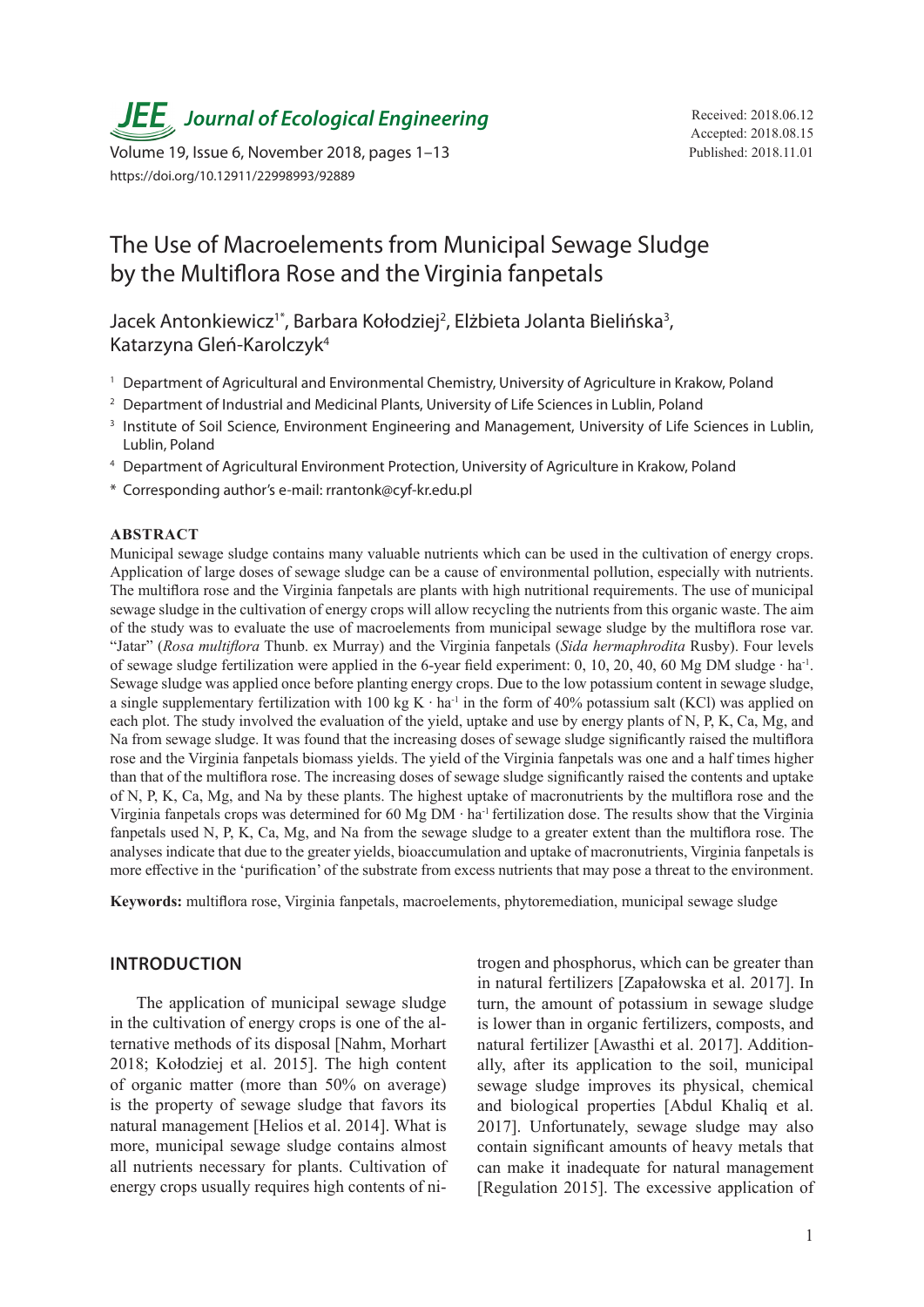sewage sludge may result in soil contamination with nutrients that may contribute to water eutrophication [Lee et al. 2018]. Previous studies show that the management of municipal sewage sludge in the cultivation of energy and industrial plants may be an alternative method of nutrient recycling from this waste [Antonkiewicz 2010; Nahm, Morhart 2018].

With appropriate fertilization, energy crops are characterized by high yields and effectiveness in using nutrients [Kołodziej et al. 2016]. Previous studies showed that plants such as the Virginia fanpetals and the multiflora rose are very effective in the extraction of heavy metals from sewage sludge [Antonkiewicz et al. 2017; Korzeniowska, Stanisławska-Glubiak 2015]. Therefore, studies were carried out in order to determine the suitability of these species for phytoextraction of nutrients from municipal sewage sludge.

The aim of the study was to evaluate, under field conditions, which species are most effective in the use (phytoextraction) of N, P, K, Ca, Mg, and Na from municipal sewage sludge. The phytoextraction potential of the tested energy crops was assessed taking into account the yield, content, uptake, and balance of macroelements, stating the increase, decrease and use of these components.

The selection of the energy plant species with the best efficiency and suitability for biomass production for energy purposes and with high phytoextraction capabilities was important for the implementation of the above-mentioned study objective [Antonkiewicz et al. 2017; Korzeniowska, Stanisławska-Glubiak 2015]. This constitute a proposal of a solution for the development of wastelands, marginal soils, and post-industrial areas, where there is usually no agricultural production or cultivation of consumer crops, and such development can bring a positive ecological and economic effect [Nahm, Morhart 2018; Schröder et al. 2018].

# **MATERIAL AND METHODS**

The studies on the effect of increasing doses of municipal sewage sludge on the use of macroelements by the multiflora rose and the Virginia fanpetals were carried out in 2008–2013 in a municipal wastewater treatment plant in Janów Lubelski [50°43'17.7"N 22°22'08,0"E] located in southeastern Poland. This study is a continuation of the research on the extraction of heavy metals from

municipal sewage sludge by the afore-mentioned plant species [Antonkiewicz et al. 2017].

#### **Soil and municipal sewage sludge**

The soil on which the experiment was set up is classified as clay loam (CL) (Table 1) [Polish Soil Classification 2011; Soil Survey Staff 2014]. The soil had slightly acidic pH, low available phosphorus and potassium contents, and very low magnesium content. The content of Cr, Ni, Cu, Zn, Cd, and Pb in the soil did not exceed the limit values for the reclamation of municipal sewage sludge [Regulation 2016].

The municipal sewage sludge came from the municipal wastewater treatment plant in Janów Lubelski and this organic waste, catalog number 19 08 05 [Waste Catalogue 2014], was stabilized and sanitized before use. The municipal sewage sludge was applied once in late autumn 2007 – it was mixed with a 20 cm surface layer of soil. Due to the low potassium content in sewage sludge, a single supplementary fertilization with  $100 \text{ kg K} \cdot \text{ha}^{-1}$  in the form of 40% potassium salt (KCl) was applied on each plot. No phosphorus fertilization was used in the field experiment, because the element content in the municipal sewage sludge satisfied the energy plants' demand for this component. The determined contents of Cr, Ni, Cu, Zn, Cd, Pb, and Hg in the municipal sewage sludge did not exceed the limit values for the reclamation of this waste [Regulation 2015]. No microbiological contamination was discovered in the sewage sludge used in the experiment.

#### **Design and conditions of the experiment**

The two-factor field experiment was set up using the randomized block method on  $14.4 \text{ m}^2$  plots, in three replicates. The first experimental factor was the dose of municipal sewage sludge. The experimental design consisted of 5 treatments: 1) control; 2) 10 Mg DM; 3) 20 Mg DM; 4) 40 Mg DM; and 5) 60 Mg DM of municipal sewage sludge/1 ha. The second experimental factor comprised two species of energy plants: the multiflora rose var. "Jatar" (*Rosa multiflora* Thunb. ex Murr.) and the Virginia fanpetals (*Sida hermaphrodita* Rusby).

Woody cuttings (25 cm long) of the multiflora rose and roots sections (8–12 cm long with several buds) of Virginia fanpetals were planted on April 22, 2008 at a spacing of  $0.75 \times 0.8$  m and 0.75×0.4 m, respectively.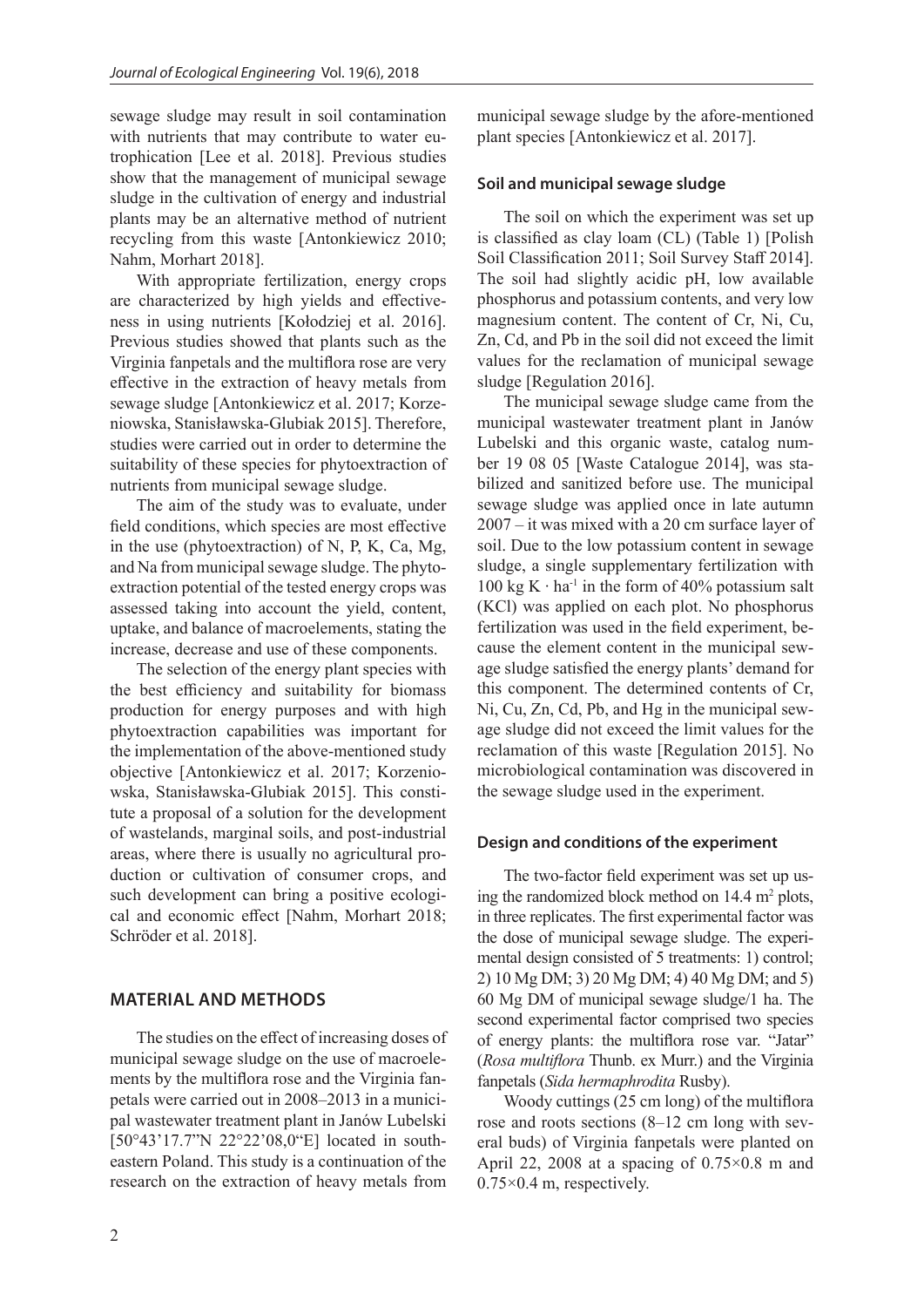# **The determination of dry matter yield, macroelements content and soil enzymatic activity**

Each year (2008–2013), the tested crops were harvested in autumn, at the turn of October and November. After the annual harvest, the plant material from each plot was dried at 70ºC in a forced air circulation dryer, and, subsequently, the air-dry mass was determined. The samples of the analyzed plants were subjected to dry mineralization in a muffle furnace at 450ºC [Ostrowska et al. 1991].

After microwave digestion in a mixture of concentrated HCl and  $HNO<sub>3</sub>$  (3:1, v/v), the contents of elements (P, K, Na, Mg, and Ca) determined in the air-dried samples of soil and municipal sewage sludge were similar to the total contents [Ostrowska et al. 1991]. After mineralization of plant and soil material, the contents of these elements were determined using an ICP-OES (Inductively Coupled Plasma – Optical Emission Spectroscopy) emission spectrometer [Jones and Case 1990]. Total nitrogen content in the tested plants (plant material) and municipal sewage sludge was determined by the Kjeldahl distillation method [Ostrowska et al. 1991].

The soil pH in 1 mol ⋅ dm<sup>-3</sup> KCl was determined with potentiometric method, the available P and K content was determined using the Egner-Riehm method, while the available Mg content was determined according to the Schachtschabel method (Ostrowska et al. 1991). Each year, during the vegetation season, in May, soil samples were collected from each plot (each repetition) from 0.20 cm depth, using the Egner's soil probe sampler, in order to assess the enzymatic activity of the soil. The analyses of the soil also involved determinations pertaining to the activities of enzymes which play a key role in the stable mineralization of organic matter and in supplying nutrients to the roots of energy crops. The activity of the studied enzymes was determined using the following methods: the activity of dehydrogenases with a TTC (triphenyl tetrazolium chloride) substrate using the Thalmann method (Thalmann 1968); the activity of acid phosphatase and alkaline phosphatase using the Tabatabai and Bremner method (Tabatabai and Bremner 1969); the activity of urease using the Zantua and Bremner method (Zantua and Bremner 1975); the activity of protease using the Ladd and Butler method (Ladd and Butler 1972). The activity of dehydrogenases was given in  $\text{cm}^3 \text{ H}_2$ , necessary for reducing TTC to TFP (triphenyl phormosan); of phosphatases – in mmols of p–nitrophenol (PNP) produced from sodium 4-nitrophenylphosphate; urease – in mg  $N-NH_4^+$  generated from hydrolyzed urea; protease – in mg tyrosine developed from sodium caseinate. The results of the analyses pertaining to the enzymatic activity of the soil were presented in the paper as means for the six years of studies, i.e. for the 2008–2013 period.

# **Analytical quality control**

The ICP-OES Optima 7300 DV, atomic emission spectrometer from Perkin Elmer Company was used for the determination of macroelements in plant and soil materials. Determinations in each of the analyzed samples were carried out in three replications. The quantitative analysis mode was used for the data acquisition of the samples. The scanning of each single sample was repeated three times to gather reasonably good results. During measurements, care was taken to avoid the memory effect and therefore a wash-out time of 0.5 min was used. The accuracy of the analytical methods was verified based on certified reference materials: CRM IAEA/V – 10 Hay (International Atomic Energy Agency), CRM – CD281 – Rey Grass (Institute for Reference Materials and Measurements), CRM023–050 – Trace Metals – Sandy Loam 7 (RT Corporation).

# **Computations and statistical analysis**

Due to the cultivation of various plant species and the variability of conditions in individual years, the contents of N, P, K, Na, Mg, and Ca in the total plant yield is presented as the weighted average from 2008–2013. The macroelement uptake (U) was computed by multiplying the dry matter yield (Y) and macroelement content (C) according to the formula:  $U = Y \cdot C$ . The macroelement balance (B) was computed as a difference between the amount of elements introduced (I) with the sewage sludge dose and the amount of macronutrients uptaken (U) with the plant yield, according to the formula:  $B = I - U$ . The simplified balance did not include the supply of macroelements from atmospheric precipitation, mineralization of organic matter, and leaching of macroelements into the soil profile. The phytoremediation of macroelements presented in the balance constitutes the percentage of macronutrient uptake by plants in relation to the amounts introduced into the soil with municipal sewage sludge.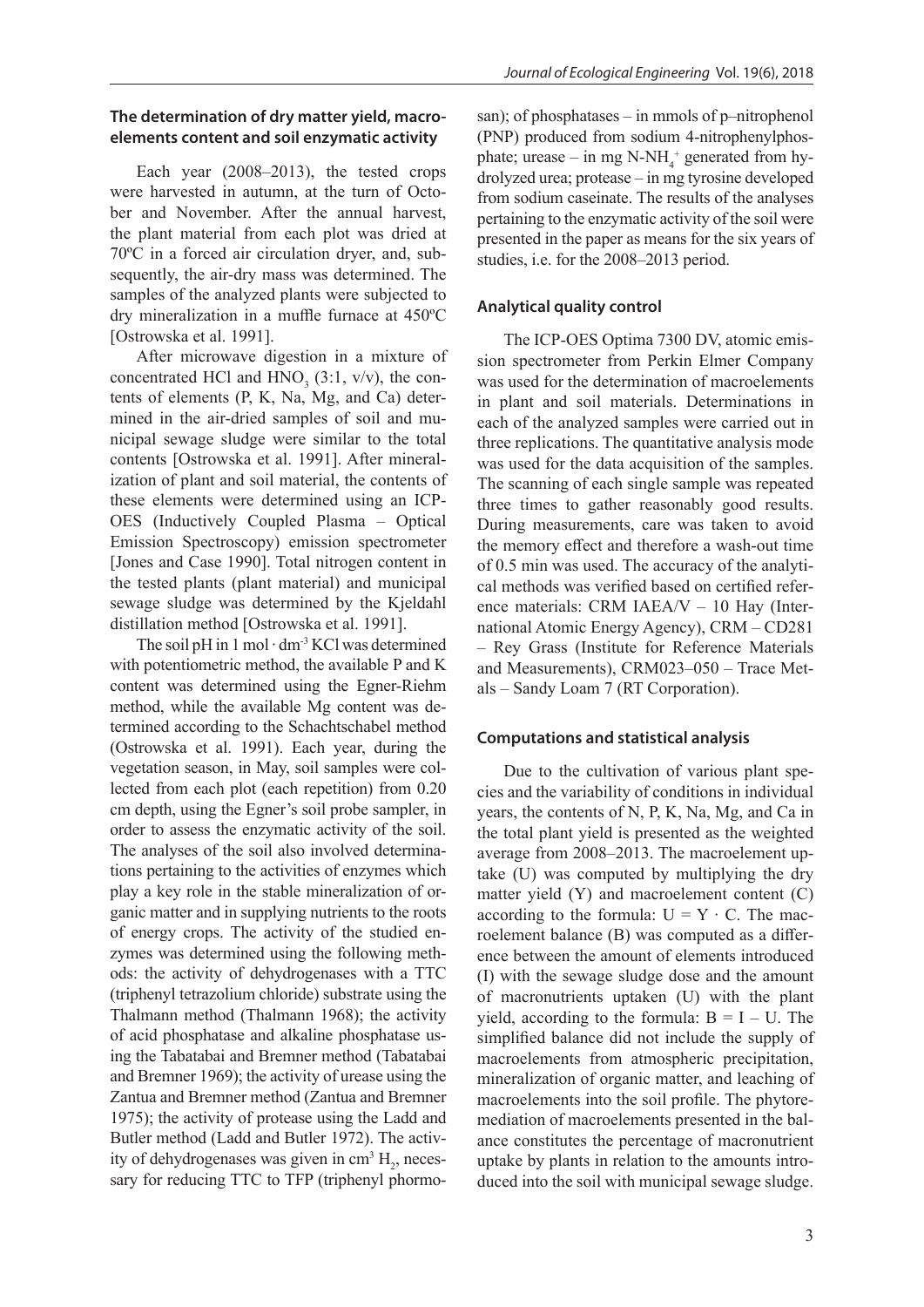The statistical analysis of the results was carried out using the Microsoft Office Excel 2003 spreadsheet and the Statistica v. 10 PL package. The statistical evaluation of the variability of the results was carried out using the two-way analysis of variance. The significance of differences between mean values was verified based on the Tukey's t-test at the significance level of  $\alpha \leq$ 0.05. The value of Pearson's linear correlation coefficient (r) was calculated for some relations (parameters) at  $p \le 0.05$ . A maximum 5% dispersion of measurements in a chemical analysis was assumed in the study.

# **RESULTS**

#### **Plant yield**

The dry mass yields of the multiflora rose and the Virginia fanpetals obtained in individual years of investigations were presented in an earlier publication [Antonkiewicz et al. 2017].

Plant yielding was an important indicator of the plant's response to the sewage sludge applied. The average yield of energy crops obtained from several years (2008–2013) ranged from 3.42 to 14.78 Mg DM ∙ ha-1 and depended on the sewage sludge dose and plant species (Figure 1). Close correlations between the dose of sewage sludge and the average yield of energy crops (r=0.771375) were demonstrated in the field experiment.

During the multi-year research cycle, it was shown that a single application of 10–60 Mg  $DM \cdot ha^{-1}$  of sewage sludge significantly increased plant yields compared to the control. The application of the largest dose of sewage sludge (60 Mg DM  $\cdot$  ha<sup>-1</sup>) resulted in an increase in the average yield of the multiflora rose and Virginia fanpetals by over 264% and 90%, respectively, in relation to the control (Figure 1). The study showed that the multiflora rose responded to the application of sewage sludge with a higher yield increase compared to the Virginia fanpetals.

On the other hand, when comparing the yield of energy crops, one could notice that the yield potential of the Virginia fanpetals was greater than that of the multiflora rose. The greatest difference in plant yielding was noted in the control treatment where neither mineral nor organic fertilizations were applied. The difference between the species in the control treatment was over 128%. Subsequent doses of sewage sludge decreased the differences in yields between the tested species (for the highest dose of sewage sludge, the difference between these species was over 18%). The study showed that the largest yield-forming effect for the multiflora rose and the Virginia fanpetals was achieved in the treatment where sewage sludge at a dose of 60 Mg∙ha-1 DM was applied (Figure 1).

#### **Macroelement content in plants**

The chemical analysis showed that the content of N, P, and Na in the municipal sewage sludge was over 72.7; 34.7; and 8.3-fold higher, respectively, compared to the topsoil (Table 1). In



**Figure 1**. The average yield of the energy crops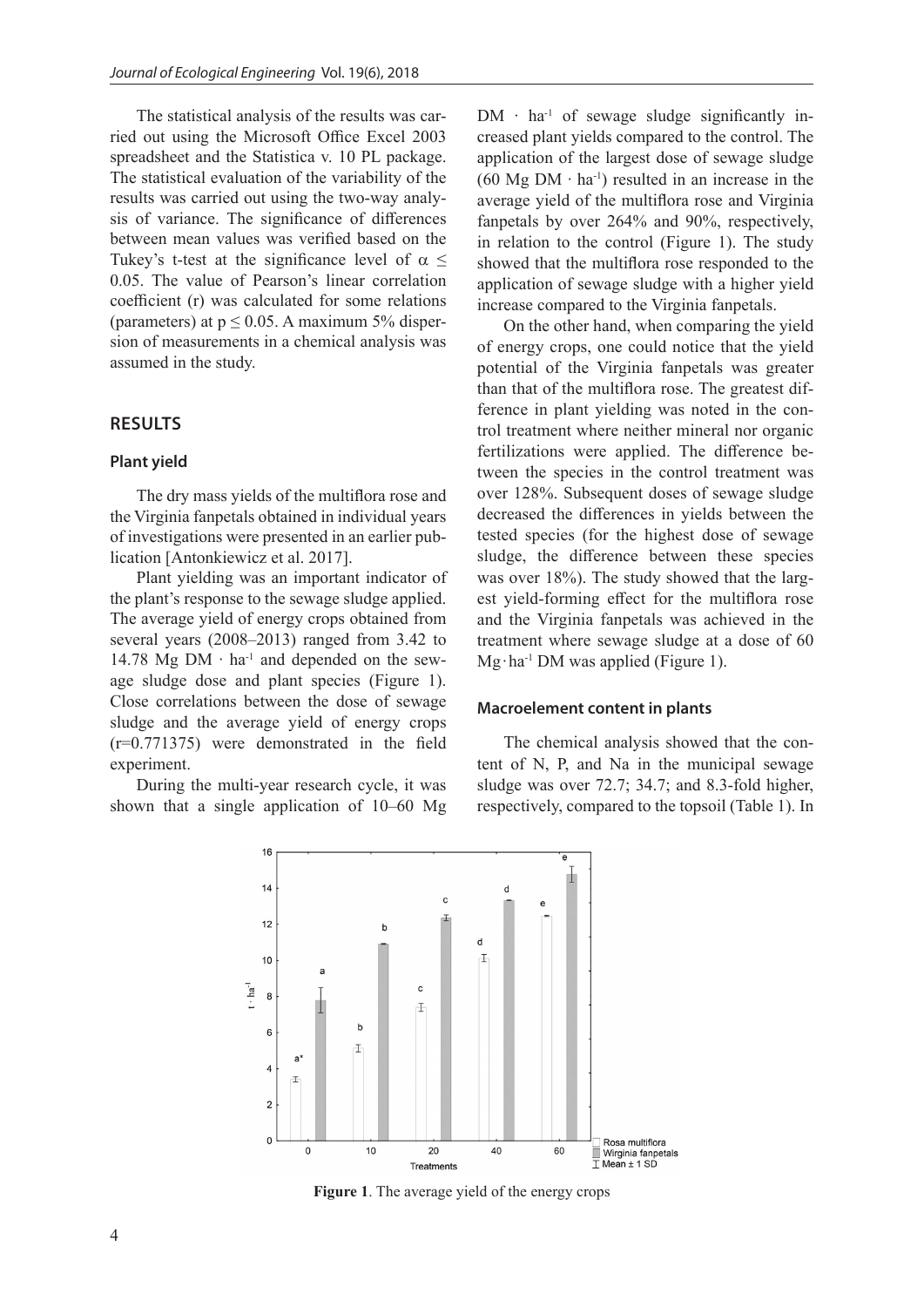contrast, the total contents of K, Mg, and Ca in soil were over 1.0; 0.3; 2.1-fold higher that these contents determined in sewage sludge. The investigations revealed that the applied municipal sewage sludge was a potential source of N, P, and Na for energy crops. The total contents of K, Mg, and Ca determined in the soil can be taken into account for the assessment of their bioavailability for plants, due to their presence in hardly accessible forms (e.g. soil minerals).

The macroelement content in the energy plants obtained in the control treatment was the lowest compared to the treatments with sewage sludge applied (Table 2). The use of increasing doses of sewage sludge (10–60 Mg DM  $\cdot$  ha<sup>-1</sup>) significantly raised the content of macroelements in energy plants.

The largest increases in the content of macroelements in energy crops were recorded after the use of sewage sludge at a dose of 60 Mg DM ∙ ha-1. In the case of the multiflora rose, the increase in macroelement content was: 74% for N, 95% for P, 58% for K, 37% for Na, 33% for Mg and Ca, respectively, relative to the control. For the Virginia fanpetals biomass, the highest increase in macronutrients was: 82% for N, 81% for P, 49% for K, 40% for Na, 77% for Mg, and 53% for Ca, respectively, relative to the control. The investigations showed that regardless of the plant species, the application of the highest dose of sewage sludge resulted in the increase in the contents of the tested elements: the P and N content was raised the most, then Mg and K, and the lowest content increase was recorded for Ca and Na.

At the highest dose of sewage sludge, the Virginia fanpetals accumulated more N, Mg, Ca, and Na than the multiflora rose. The multiflora rose exhibited higher contents of P and K than the Virginia fanpetals. The research proved that increasing doses of sewage sludge differentiated the content of macroelements in the tested energy plant species.

The analysis of the Pearson's linear correlation coefficient (r) revealed close relationships between the sewage sludge dose and the content of N, P, K, Na, Mg, Ca in energy plants  $(r = 0.859526 - 0.966288)$ . Additionally, a strong link between the amount of plant biomass and the content of the macroelements was discovered in these plants ( $r = 0.761727 - 0.954657$ ). The correlations mentioned above indicate a significant effect of sewage sludge on the quality of biomass, evaluated in terms of energy as well as phytoremediation.

**Table 1** Selected physical and chemical properties of the soil before experiment establishment and chemical composition of municipal sewage sludge used

| Parameter                |                       | Content in the soil layer | Content in               |                          |
|--------------------------|-----------------------|---------------------------|--------------------------|--------------------------|
|                          | Unit                  | $0 - 20$ cm               | 20-40 cm                 | sewage sludge            |
| Fraction 2-0.05 mm       |                       | 32                        | 23                       |                          |
| Fraction 0.05-0.002 mm   | $\frac{0}{0}$         | 39                        | 45                       | $\overline{\phantom{0}}$ |
| Fraction < 0.002 mm      |                       | 29                        | 32                       | -                        |
| $pH_{\text{KCl}}$        |                       | 6.29                      | 6.44                     | 6.04                     |
| Organic matter           | $g \cdot kg^{-1}$ DM  | 14.5                      | 14.1                     | 594.0                    |
| Available phosphorus (P) |                       | 30.9                      | 29.6                     | 2.25                     |
| Available potassium (K)  | $mg \cdot kg^{-1}$ DM | 91.3                      | 60.6                     | Bdl <sup>*</sup>         |
| Available magnesium (Mg) |                       | 27.6                      | 24.6                     | 0.28                     |
| Total nitrogen (N)       |                       | 1.01                      |                          | 74.5                     |
| Total phosphorus (P)     |                       | 0.35                      | ٠                        | 12.5                     |
| Total potassium (K)      | $g \cdot kg^{-1}$ DM  | 3.83                      | $\overline{\phantom{a}}$ | 1.90                     |
| Total sodium (Na)        |                       | 0.16                      | $\overline{\phantom{a}}$ | 1.50                     |
| Total magnesium (Mg)     |                       | 3.71                      | $\overline{\phantom{a}}$ | 2.80                     |
| Total calcium (Ca)       |                       | 8.95                      | $\overline{a}$           | 2.90                     |
| Total chromium (Cr)      |                       | 9.66                      | 9.89                     | 25.4                     |
| Total nickel (Ni)        | $mg \cdot kg^{-1}$ DM | 6.39                      | 6.31                     | 14.8                     |
| Total copper (Cu)        |                       | 3.20                      | 3.60                     | 111                      |
| Total zinc (Zn)          |                       | 31.97                     | 31.00                    | 1005                     |
| Total cadmium (Cd)       |                       | < 0.27                    | < 0.27                   | 2.35                     |
| Total lead (Pb)          |                       | 13.67                     | 13.63                    | 42.9                     |

\* Bdl – Below detection level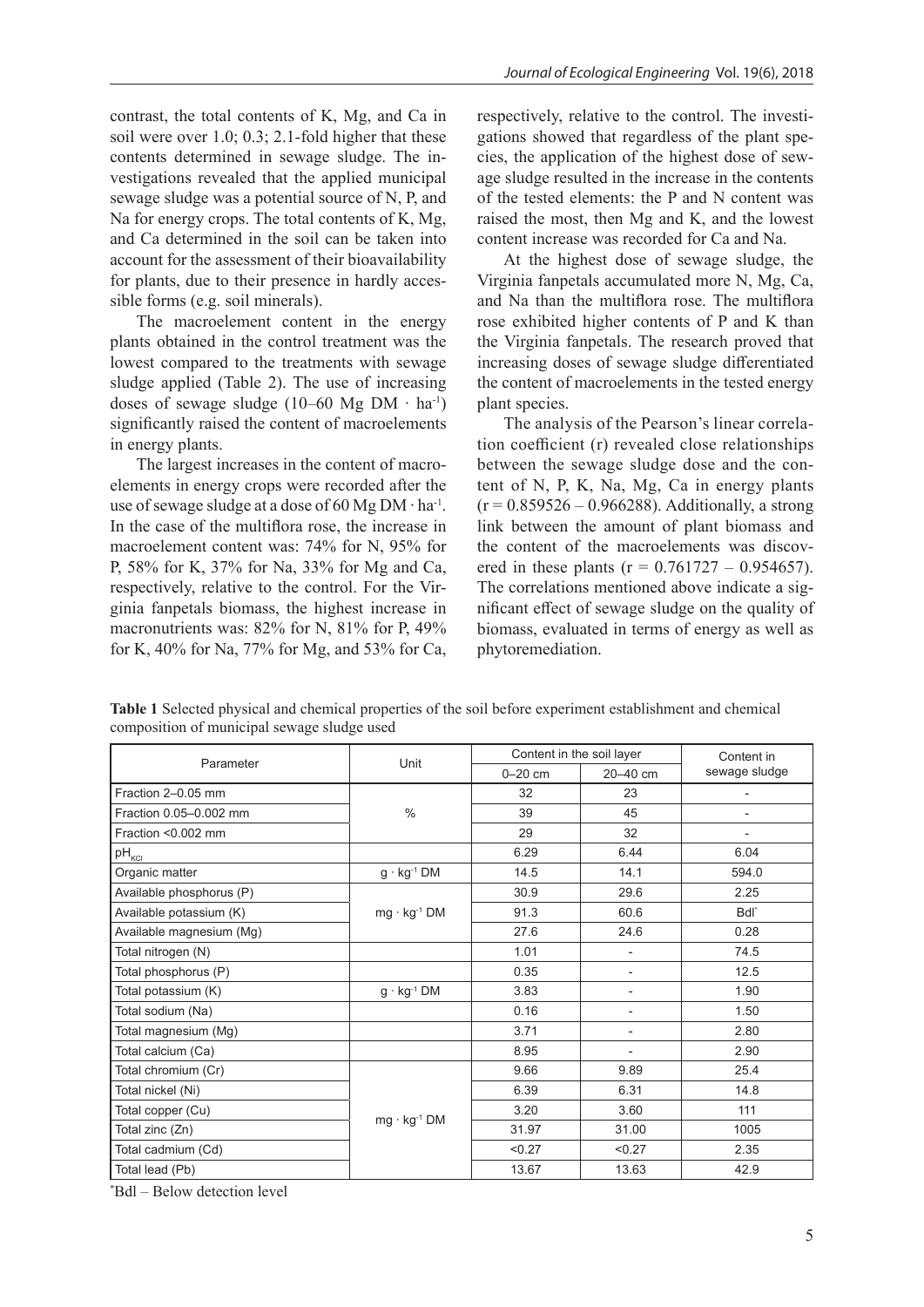| <b>Treatments</b>                      | N                                  | P    | Κ    | Na   | Mg   | Ca   |  |
|----------------------------------------|------------------------------------|------|------|------|------|------|--|
| Sludge dose<br>$(Mg DM·ha-1)$          | Rosa multiflora                    |      |      |      |      |      |  |
| $\mathsf 0$                            | 9.4                                | 0.6  | 3.0  | 0.2  | 0.7  | 7.4  |  |
| 10                                     | 12.6                               | 0.6  | 3.2  | 0.2  | 0.8  | 7.9  |  |
| 20                                     | 14.4                               | 0.7  | 3.7  | 0.2  | 0.8  | 8.5  |  |
| 40                                     | 15.8                               | 0.7  | 4.1  | 0.3  | 0.9  | 9.4  |  |
| 60                                     | 16.3                               | 1.1  | 4.8  | 0.3  | 1.0  | 9.8  |  |
| Mean                                   | 13.7                               | 0.7  | 3.7  | 0.2  | 0.8  | 8.6  |  |
| CV (%)*                                | 19.4                               | 28.9 | 18.9 | 12.8 | 11.9 | 12.5 |  |
| Sludge dose<br>$(Mg DM \cdot ha^{-1})$ | Sida hermaphrodita                 |      |      |      |      |      |  |
| $\mathbf 0$                            | 8.8                                | 0.4  | 2.5  | 0.2  | 0.4  | 3.4  |  |
| 10                                     | 10.5                               | 0.5  | 2.7  | 0.2  | 0.4  | 3.8  |  |
| 20                                     | 13.7                               | 0.5  | 2.9  | 0.3  | 0.6  | 4.2  |  |
| 40                                     | 14.4                               | 0.6  | 3.2  | 0.3  | 0.7  | 4.7  |  |
| 60                                     | 16.1                               | 0.7  | 3.7  | 0.3  | 0.8  | 5.2  |  |
| Mean                                   | 12.7                               | 0.6  | 3.0  | 0.3  | 0.6  | 4.3  |  |
| CV (%)*                                | 21.8                               | 21.4 | 14.5 | 17.4 | 26.2 | 16.1 |  |
| Sludge dose<br>$(Mg DM·ha-1)$          | Mean for dose of the sewage sludge |      |      |      |      |      |  |
| $\mathbf 0$                            | 9.1                                | 0.5  | 2.7  | 0.2  | 0.6  | 5.4  |  |
| 10                                     | 11.5                               | 0.6  | 3.0  | 0.2  | 0.6  | 5.8  |  |
| 20                                     | 14.0                               | 0.6  | 3.3  | 0.3  | 0.7  | 6.4  |  |
| 40                                     | 15.1                               | 0.6  | 3.6  | 0.3  | 0.8  | 7.0  |  |
| 60                                     | 16.2                               | 0.9  | 4.2  | 0.3  | 0.9  | 7.5  |  |
| LSD for dose"                          | 0.40                               | 0.05 | 0.18 | 0.01 | 0.03 | 0.34 |  |
| LSD for species                        | 0.63                               | 0.08 | 0.28 | 0.01 | 0.05 | 0.54 |  |
| LSD for interaction                    | 0.89                               | 0.11 | 0.40 | 0.02 | 0.07 | 0.77 |  |

**Table 2** Weighted average of macroelement content in energy plants  $(g \cdot kg^{-1}DM)$ 

\* CV – Variability Coefficient

\*\*LSD – Least Significant Differences

## **Macroelement uptake by plants**

Table 3 shows the macroelement uptake by energy plants as the sum of data from the entire experiment period, i.e. 2008–2013.

The amount of macroelements taken up by the tested species depended on the yield and the content of elements in individual species (Figure 1, Table 2). Increasing doses of municipal sewage sludge significantly raised the uptake of N, P, K, Na, Mg, and Ca with the yield of energy crops (Table 3). The lowest macroelement uptake with the yield of multiflora rose and Virginia fanpetals was determined in the control treatment where no sewage sludge was applied. On the other hand, the largest macroelement uptake with the yield of the tested species was found in the treatment with the maximum dose of sewage sludge. The increase in the N, P, K, Na, Mg, and Ca uptake by the multiflora rose, after the application of 60 Mg DM ∙ ha-1 of sewage sludge was over

534%; 611%; 477%; 401%; 394%, and 387%, respectively, higher than for the control treatment. In the case of Virginia fanpetals, the increase in the N, P, K, Na, Mg, and Ca uptake at the highest dose of sewage sludge was over 245%; 244%; 183%; 166%; 235%, and 190%, respectively, compared to the control treatment. The investigations showed that the increasing doses of sewage sludge made the multiflora rose respond with more intensive macroelement uptake compared to the Virginia fanpetals (Table 3).

A comparison of the macroelement uptake at the highest dose of sewage sludge revealed a greater uptake of N and Na with the biomass yield by the Virginia fanpetals than by the multiflora rose. On the other hand, the multiflora rose took up more P, K, Mg, and Ca than the Virginia fanpetals. The study showed that the greatest difference in the amount of macroelements taken up by the tested plant species was recorded in the control treatment where no sewage sludge was applied.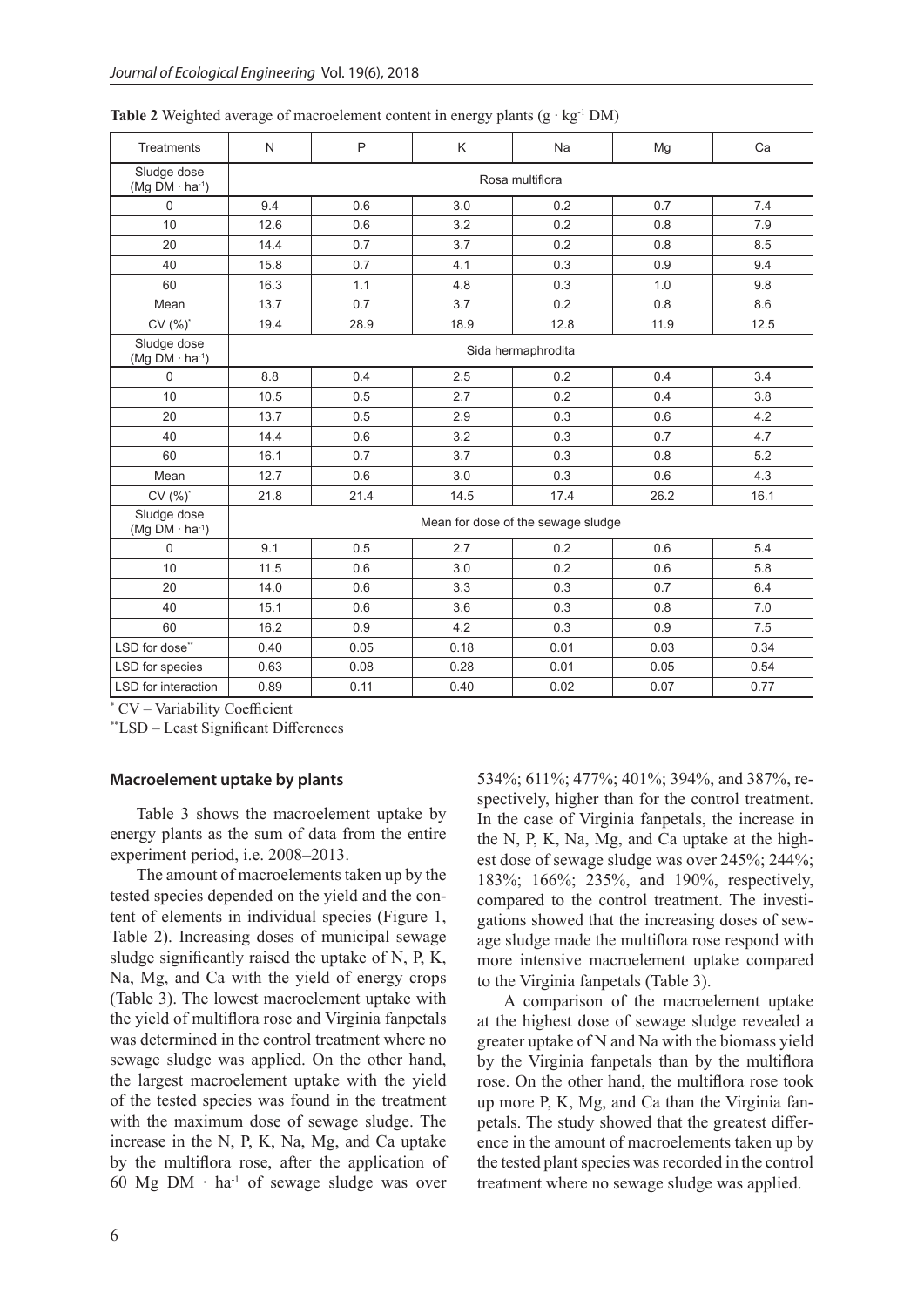| <b>Treatments</b>                      | N                                  | P    | K     | <b>Na</b>          | Mg   | Ca    |  |  |
|----------------------------------------|------------------------------------|------|-------|--------------------|------|-------|--|--|
| Sludge dose<br>$(Mq DM \cdot ha^{-1})$ | Rosa multiflora                    |      |       |                    |      |       |  |  |
| 0                                      | 192.0                              | 11.6 | 61.7  | 4.4                | 14.8 | 150.9 |  |  |
| 10                                     | 388.3                              | 18.9 | 98.9  | 6.8                | 24.1 | 244.5 |  |  |
| 20                                     | 636.5                              | 29.6 | 162.0 | 10.6               | 36.8 | 379.0 |  |  |
| 40                                     | 959.2                              | 43.6 | 247.6 | 15.9               | 55.9 | 569.4 |  |  |
| 60                                     | 1218.4                             | 82.5 | 356.2 | 22.1               | 73.1 | 735.5 |  |  |
| Mean                                   | 678.9                              | 37.3 | 185.3 | 12.0               | 40.9 | 415.8 |  |  |
| CV (%)*                                | 57.0                               | 70.8 | 60.1  | 55.4               | 54.0 | 53.5  |  |  |
| Sludge dose<br>$(Mq DM \cdot ha^{-1})$ |                                    |      |       | Sida hermaphrodita |      |       |  |  |
| $\Omega$                               | 412.9                              | 19.3 | 115.8 | 11.4               | 20.3 | 159.9 |  |  |
| 10                                     | 684.7                              | 32.0 | 179.8 | 14.0               | 26.0 | 246.6 |  |  |
| 20                                     | 1013.0                             | 39.3 | 218.6 | 21.0               | 47.0 | 312.4 |  |  |
| 40                                     | 1148.2                             | 45.5 | 257.6 | 24.4               | 56.3 | 375.3 |  |  |
| 60                                     | 1426.9                             | 66.5 | 327.8 | 30.3               | 68.1 | 465.1 |  |  |
| Mean                                   | 937.2                              | 40.5 | 219.9 | 20.2               | 43.5 | 311.8 |  |  |
| $CV(%)^*$                              | 39.3                               | 40.3 | 33.8  | 35.5               | 43.1 | 35.0  |  |  |
| Sludge dose<br>$(Mg DM \cdot ha^{-1})$ | Mean for dose of the sewage sludge |      |       |                    |      |       |  |  |
| 0                                      | 302.4                              | 15.5 | 88.7  | 7.9                | 17.5 | 155.4 |  |  |
| 10                                     | 536.5                              | 25.5 | 139.3 | 10.4               | 25.0 | 245.5 |  |  |
| 20                                     | 824.8                              | 34.5 | 190.3 | 15.8               | 41.9 | 345.7 |  |  |
| 40                                     | 1053.7                             | 44.6 | 252.6 | 20.1               | 56.1 | 472.3 |  |  |
| 60                                     | 1322.6                             | 74.5 | 342.0 | 26.2               | 70.6 | 600.3 |  |  |
| LSD for dose"                          | 25.77                              | 3.29 | 12.17 | 0.62               | 2.22 | 20.53 |  |  |
| LSD for species                        | 40.75                              | 5.20 | 19.25 | 0.98               | 3.51 | 32.45 |  |  |
| LSD for interaction                    | 57.62                              | 7.36 | 27.22 | 1.39               | 4.97 | 45.90 |  |  |

**Table 3**. Total macroelement uptake by energy plants  $(kg \cdot ha^{-1})$ 

\* CV – Variability Coefficient

\*\*LSD – Least Significant Differences

Significant correlations between the dose of sewage sludge and the macroelement uptake by the tested species was demonstrated  $(r =$ 0.836856 – 0.971657). The uptake of macroelements by plants was also strongly correlated with the mean yield of the tested species  $(r =$  $0.582655 - 0.963922$ . The study also showed significant relationships between the content of macroelements in plants and their uptake  $(r =$  $0.813716 - 0.90496$ .

# **Simplified balance and macroelement phytoremediation**

The use of municipal sewage sludge in the postindustrial areas, poor in nutrients will increase the amount of macroelements available there.

Understanding the macroelement cycle in the soil-plant system will allow a better assessment of the use of these components from organic waste. Such an assessment can be made on the basis of a simplified balance of macroelements and phytoremediation.

The macroelement balance was determined by the introduction of components with sewage sludge and the total uptake of macroelements with the plant yield (Table 4). In control treatments where no sewage sludge was applied, the total balance of macroelements was always negative. The negative balance resulted from the simplified balance which did not include the supply of macroelements from external sources (amounts available in soil, mineralization of organic matter, atmospheric precipitation).

In the treatments fertilized with sewage sludge, a negative balance for K and Ca was also determined. This balance indicates that K and Ca were taken up by the tested species in larger amounts, compared to the amounts introduces with a sewage sludge dose.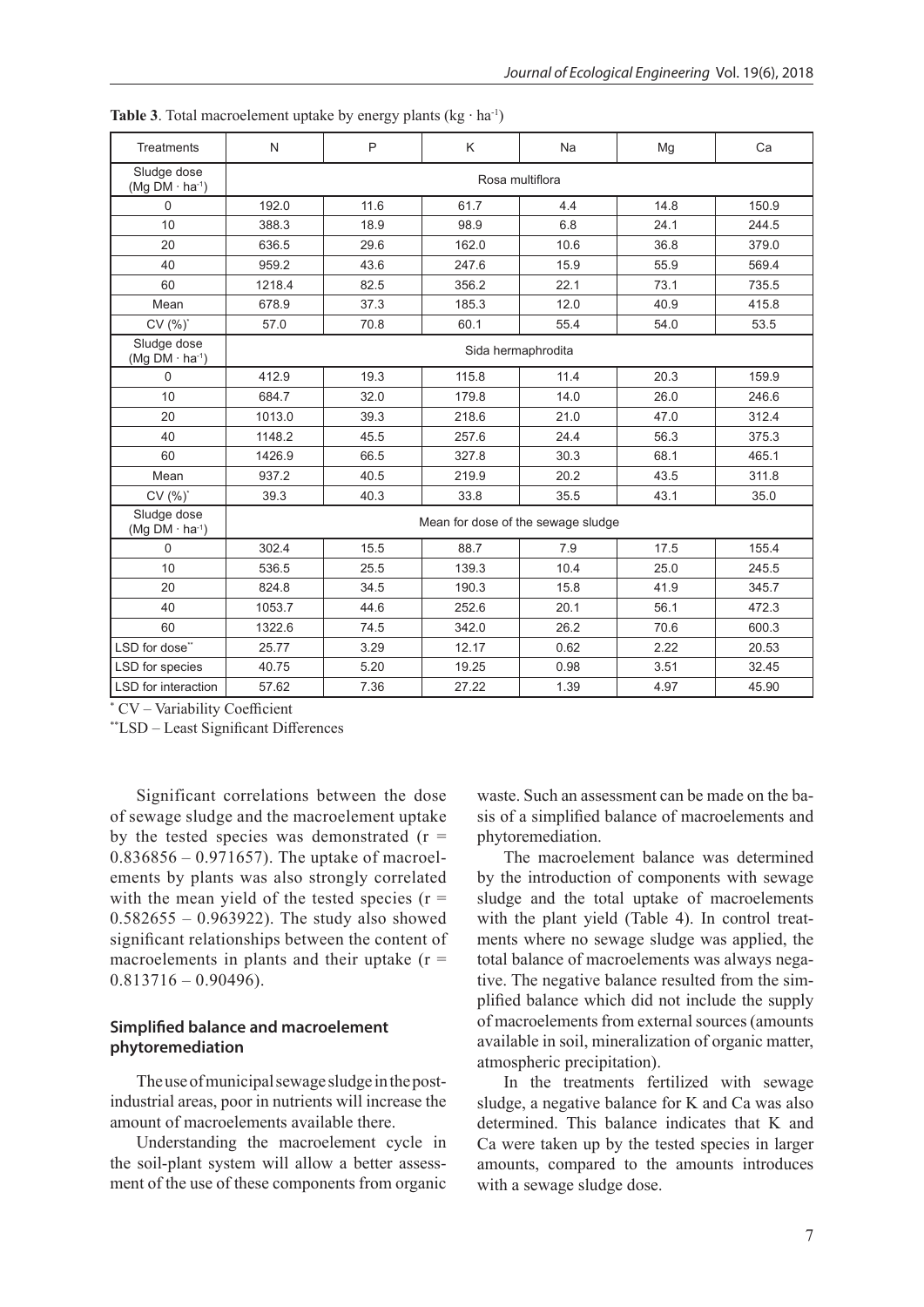|                                                  | Introduced          | Uptake             | <b>Balance</b>  | Recovery                   | Uptake | <b>Balance</b>   | Recovery    |
|--------------------------------------------------|---------------------|--------------------|-----------------|----------------------------|--------|------------------|-------------|
| Treatments                                       |                     | $kg \cdot ha^{-1}$ |                 | $\%$<br>$kg \cdot ha^{-1}$ |        |                  |             |
|                                                  |                     |                    | Rosa multiflora | Sida hermaphrodita         |        |                  |             |
| Sludge dose<br>$(Mg DM·ha-1)$                    | N                   |                    |                 |                            |        |                  |             |
| $\mathbf 0$                                      | $\mathbf 0$         | 192                | $-192$          | $\mathsf{O}\xspace$        | 413    | $-413$           | 0           |
| 10                                               | 745                 | 388                | 357             | 52                         | 685    | 60               | 92          |
| 20                                               | 1490                | 637                | 853             | 43                         | 1013   | 477              | 68          |
| 40                                               | 2980                | 959                | 2021            | 32                         | 1148   | 1832             | 39          |
| 60                                               | 4470                | 1218               | 3252            | 27                         | 1427   | 3043             | 32          |
| Sludge dose<br>(Mg DM $\cdot$ ha <sup>-1</sup> ) |                     |                    |                 | P                          |        |                  |             |
| $\mathsf 0$                                      | $\mathsf 0$         | 12                 | $-12$           | $\mathsf 0$                | 19     | $-19$            | $\mathsf 0$ |
| 10                                               | 125                 | 19                 | 106             | 15                         | 32     | 93               | 26          |
| 20                                               | 250                 | 30                 | 220             | 12                         | 39     | 211              | 16          |
| 40                                               | 500                 | 44                 | 456             | $\boldsymbol{9}$           | 45     | 455              | 9           |
| 60                                               | 750                 | 83                 | 667             | 11                         | 66     | 684              | 9           |
| Sludge dose<br>(Mg DM $\cdot$ ha <sup>-1</sup> ) |                     |                    |                 | K                          |        |                  |             |
| $\mathbf 0$                                      | $\mathbf 0$         | 62                 | $-62$           | 0                          | 116    | $-116$           | $\mathsf 0$ |
| 10                                               | 119                 | 99                 | 20              | 83                         | 180    | $-61$            | 151         |
| 20                                               | 138                 | 162                | $-24$           | 117                        | 219    | $-81$            | 158         |
| 40                                               | 176                 | 248                | $-72$           | 141                        | 258    | $-82$            | 146         |
| 60                                               | 214                 | 356                | $-142$          | 166                        | 328    | $-114$           | 153         |
| Sludge dose<br>$(Mg DM·ha-1)$                    |                     |                    |                 | Na                         |        |                  |             |
| $\mathbf 0$                                      | $\mathsf{O}\xspace$ | $\overline{4}$     | $-4$            | $\mathbf 0$                | 11     | $-11$            | $\mathbf 0$ |
| 10                                               | 15                  | $\overline{7}$     | $\,8\,$         | 45                         | 14     | $\mathbf{1}$     | 93          |
| 20                                               | 30                  | 11                 | 19              | 35                         | 21     | 9                | 70          |
| 40                                               | 60                  | 16                 | 44              | 27                         | 24     | 36               | 41          |
| 60                                               | 90                  | 22                 | 68              | 25                         | 30     | 60               | 34          |
| Sludge dose<br>$(Mg DM·ha-1)$                    | Mg                  |                    |                 |                            |        |                  |             |
| $\mathbf 0$                                      | $\mathsf 0$         | 15                 | $-15$           | $\mathbf 0$                | 20     | $-20$            | 0           |
| 10                                               | 28                  | 24                 | $\overline{4}$  | 86                         | 26     | $\sqrt{2}$       | 93          |
| 20                                               | 56                  | 37                 | 19              | 66                         | 47     | $\boldsymbol{9}$ | 84          |
| 40                                               | 112                 | 56                 | 56              | 50                         | 56     | 56               | 50          |
| 60                                               | 168                 | $73\,$             | 95              | 44                         | 68     | 100              | 41          |
| Sludge dose<br>(Mg DM $\cdot$ ha <sup>-1</sup> ) | Ca                  |                    |                 |                            |        |                  |             |
| $\mathsf{0}$                                     | $\mathbf 0$         | 151                | $-151$          | $\mathbf 0$                | 160    | $-160$           | $\mathbf 0$ |
| 10                                               | 29                  | 244                | $-215$          | 843                        | 247    | $-218$           | 850         |
| $20\,$                                           | 58                  | 379                | $-321$          | 653                        | 312    | $-254$           | 539         |
| 40                                               | 116                 | 569                | $-453$          | 491                        | 375    | $-259$           | 323         |
| 60                                               | 174                 | 735                | $-561$          | 423                        | 465    | $-291$           | 267         |

**Table 4**. Simplified balance of macroelements after six years of research

The increasing doses of sewage sludge caused the positive balance for N, P, Na, and Mg. This positive balance of the above-mentioned macroelements resulted from the greater supply of these components with sewage sludge compared to the amounts taken up by the tested plant species. The greatest balance difference for macroelements was determined in the treatments in which the highest dose of sewage sludge was applied. The balance difference resulted from the amount of macronutrients introduced into the soil.

The largest N, P, Na, and Mg phytoremediation was recorded in treatments fertilized with the smallest doses of sewage sludge (10 Mg DM ⋅ ha<sup>-1</sup>). The increasing doses of sewage sludge systematically decreased phytoremediation in comparison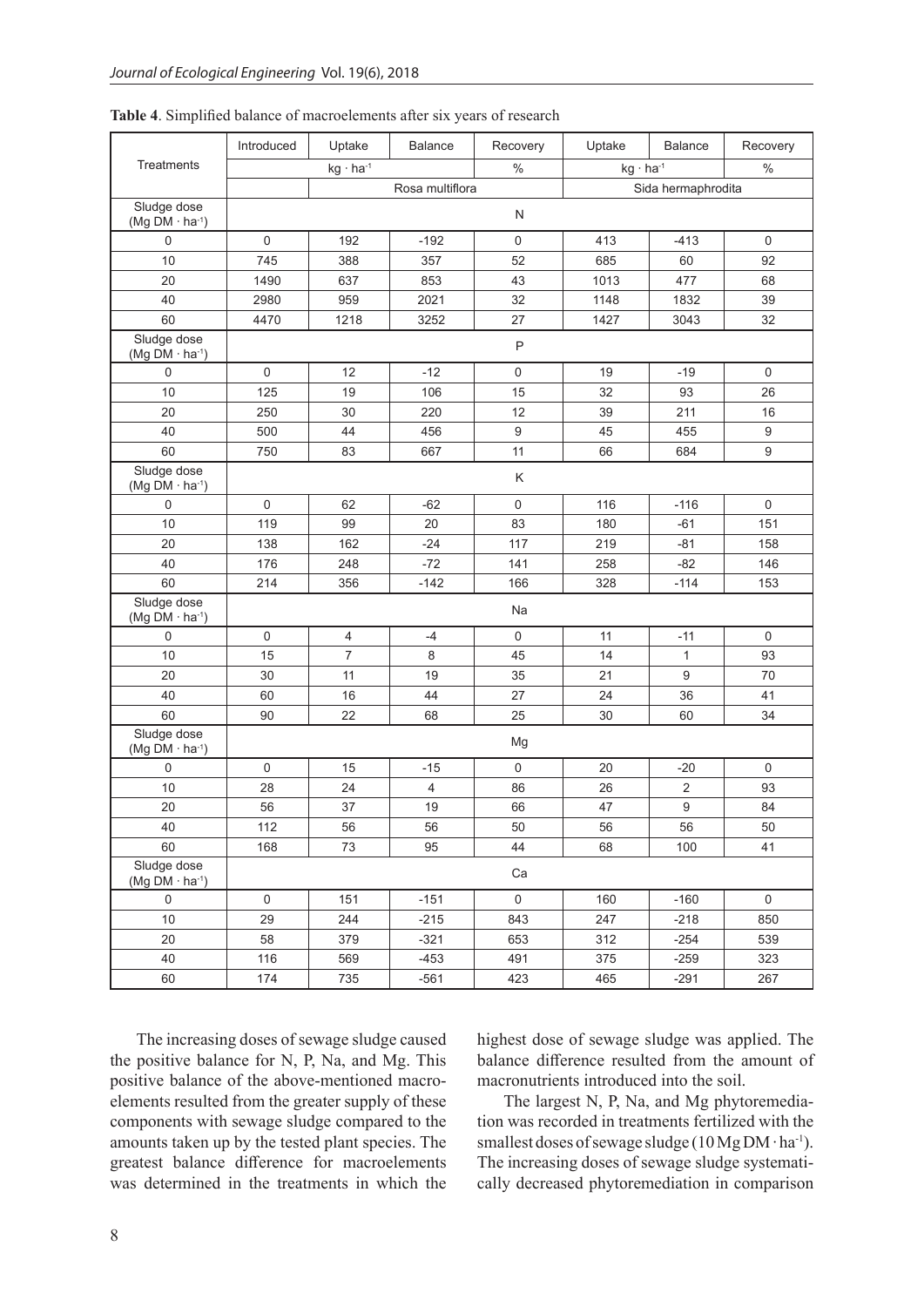with the lowest dose of sewage sludge. The lowest macroelement phytoremediation probably resulted from the size of the sewage sludge dose, yielding, and uptake of these components by the tested species.

Among the tested plant species, the Virginia fanpetals used N, P, K, Na, and Mg (phytoremediation) to a greater extent than the multiflora rose, which was related to the greater yielding and uptake of these elements. In the case of Ca, greater phytoremediation of this element was determined for the multiflora rose than for the Virginia fanpetals.

It was found that among the evaluated macroelements, the percentage of Ca and K phytoremediation was the highest (more taken up than introduced). The second highest phytoremediation was exhibited by Mg, Na, and N, and the last P.

## **Soil enzymatic activity**

The experiment also involved the examination of the soil enzymatic activity after applying the increasing doses of sewage sludge (Table 5). A significant effect of increasing the doses of sewage sludge on soil microorganisms and their enzymatic activity was revealed. The lowest enzymatic activity was determined in the control treatment.

In the case of the multiflora rose, at the highest sewage sludge dose (60 Mg DM  $\cdot$  ha<sup>-1</sup>), we discovered an over 2.6, 2.0, 2.1, 2.0, 1.5-fold increase in the soil enzymatic activity for dehydrogenase, urease, protease, acid and alkaline phosphatases, respectively, compared to the control. In turn, for the Virginia fanpetals, the soil enzymatic activity increased over 2.9, 1.9, 2.1, 2.6, 2.4-fold, respectively, in comparison with the control treatment.

| <b>Treatments</b>                      | Dehydrogenases<br>activity              | Urease<br>activity                                       | Protease activity                           | Acid phosphatase<br>activity            | Alcaline<br>phosphatase<br>activity   |  |  |  |
|----------------------------------------|-----------------------------------------|----------------------------------------------------------|---------------------------------------------|-----------------------------------------|---------------------------------------|--|--|--|
|                                        | $(cm^3 H_2 \cdot kg^{-1} \cdot d^{-1})$ | (mg N-NH $_4$ <sup>+</sup> ·<br>$kg^{-1} \cdot h^{-1}$ ) | (mg of tyrosine ·<br>$kg^{-1} \cdot h^{-1}$ | (mmol PNP ·<br>$kg^{-1} \cdot h^{-1}$ ) | (mmol PNP -<br>$kg^{-1} \cdot h^{-1}$ |  |  |  |
| Sludge dose<br>$(Mg DM·ha-1)$          |                                         | Rosa multiflora                                          |                                             |                                         |                                       |  |  |  |
| $\Omega$                               | 4.7                                     | 7.9                                                      | 10.2                                        | 23.1                                    | 17.3                                  |  |  |  |
| 10                                     | 4.8                                     | 9.7                                                      | 10.8                                        | 24.2                                    | 17.6                                  |  |  |  |
| 20                                     | 5.6                                     | 11.7                                                     | 16.4                                        | 35.1                                    | 22.2                                  |  |  |  |
| 40                                     | 8.4                                     | 16.7                                                     | 24.4                                        | 72.2                                    | 51.7                                  |  |  |  |
| 60                                     | 17.0                                    | 24.1                                                     | 32.5                                        | 69.4                                    | 43.3                                  |  |  |  |
| Mean                                   | 8.1                                     | 14.0                                                     | 18.9                                        | 44.8                                    | 30.4                                  |  |  |  |
| $CV(%)^*$                              | 59.8                                    | 43.4                                                     | 47.1                                        | 50.1                                    | 49.3                                  |  |  |  |
| Sludge dose<br>$(Mg DM \cdot ha^{-1})$ | Sida hermaphrodita                      |                                                          |                                             |                                         |                                       |  |  |  |
| $\Omega$                               | 4.3                                     | 7.5                                                      | 10.5                                        | 26.3                                    | 18.1                                  |  |  |  |
| 10                                     | 5.4                                     | 9.3                                                      | 13.1                                        | 31.8                                    | 20.6                                  |  |  |  |
| 20                                     | 7.6                                     | 12.1                                                     | 17.5                                        | 43.4                                    | 28.4                                  |  |  |  |
| 40                                     | 11.7                                    | 16.3                                                     | 27.0                                        | 98.2                                    | 66.6                                  |  |  |  |
| 60                                     | 16.9                                    | 22.2                                                     | 32.6                                        | 95.7                                    | 63.0                                  |  |  |  |
| Mean                                   | 9.2                                     | 13.5                                                     | 20.2                                        | 59.1                                    | 39.3                                  |  |  |  |
| CV (%)*                                | 52.6                                    | 41.1                                                     | 44.0                                        | 58.7                                    | 59.6                                  |  |  |  |
| Sludge dose<br>$(Mg DM·ha-1)$          | Mean for dose of the sewage sludge      |                                                          |                                             |                                         |                                       |  |  |  |
| $\Omega$                               | 4.5                                     | 7.7                                                      | 10.4                                        | 24.7                                    | 17.7                                  |  |  |  |
| 10                                     | 5.1                                     | 9.5                                                      | 12.0                                        | 28.0                                    | 19.1                                  |  |  |  |
| 20                                     | 6.6                                     | 11.9                                                     | 17.0                                        | 39.2                                    | 25.3                                  |  |  |  |
| 40                                     | 10.0                                    | 16.5                                                     | 25.7                                        | 85.2                                    | 59.1                                  |  |  |  |
| 60                                     | 16.9                                    | 23.2                                                     | 32.6                                        | 82.5                                    | 53.1                                  |  |  |  |
| LSD for dose"                          | 0.52                                    | 0.80                                                     | 1.40                                        | 7.74                                    | 5.64                                  |  |  |  |
| LSD for species                        | 0.82                                    | 1.26                                                     | 2.22                                        | 12.23                                   | 8.92                                  |  |  |  |
| LSD for interaction                    | 1.16                                    | 1.79                                                     | 3.14                                        | 17.30                                   | 12.62                                 |  |  |  |

**Table 5**. Soil Enzymatic activity (average from 2008–2013)

\* CV – Variability Coefficient

\*\*LSD – Least Significant Differences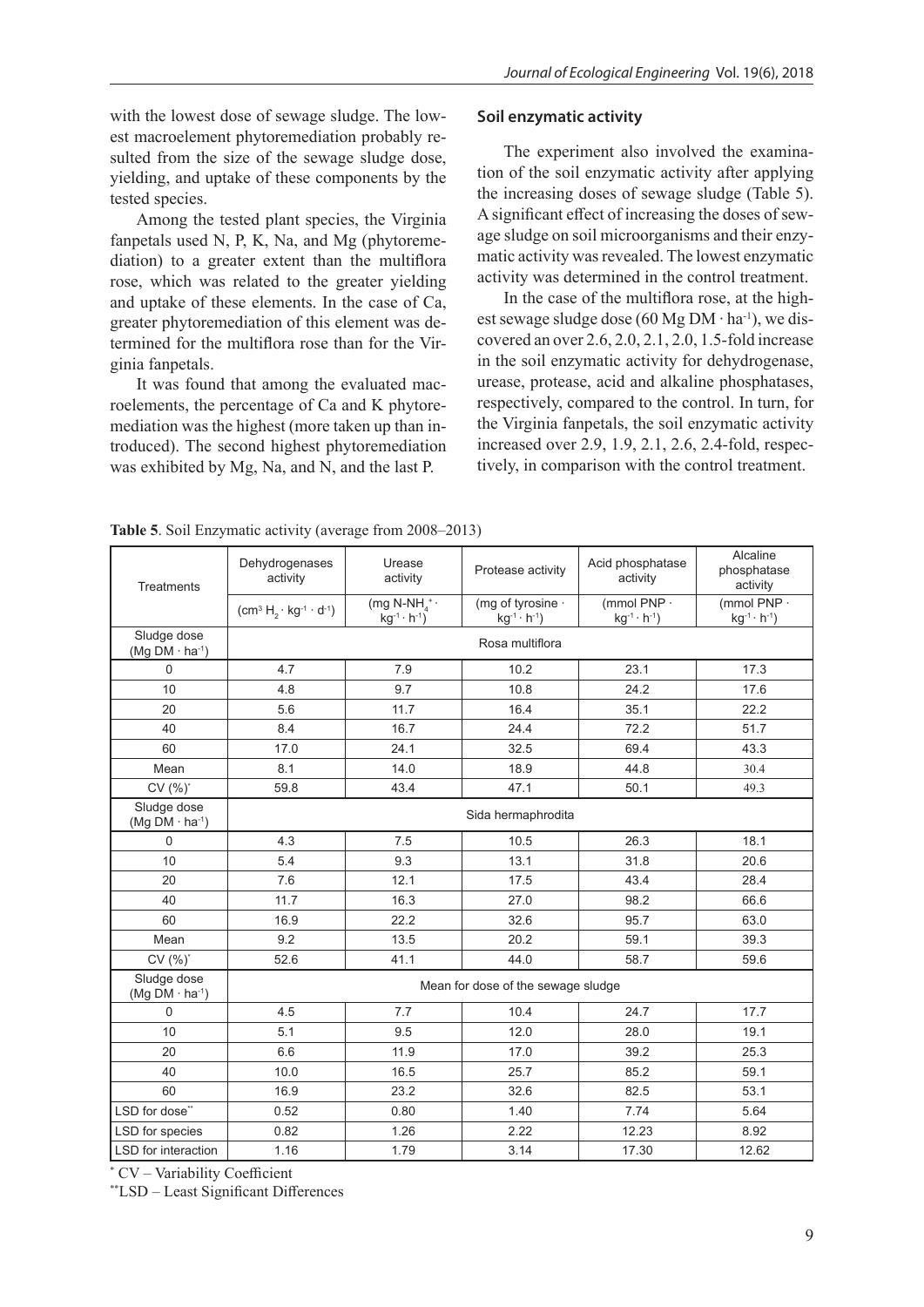The investigations showed that regardless of the plant species, the application of the highest dose of sewage sludge resulted in the highest increase in the activity of dehydrogenase, and the lowest in the case of alkaline phosphatase. The field experiment revealed that the Virginia fanpetals stimulated greater activity of dehydrogenase, protease, as well as acid and alkaline phosphatases than the multiflora rose. On the other hand, the multiflora rose stimulated greater activity of urease than the Virginia fanpetals.

Large amounts of nutrients, organic colloids, and soil microorganisms were introduced with the municipal sewage sludge, which had a stimulating effect on the soil enzymes. This phenomenon was confirmed by significant correlations between the sewage sludge dose and soil enzymatic activity  $(r = 0.816675 - 0.979479)$ . The field experiment also showed a close link between the activity of soil enzymes and the yield of the tested plants  $(r = 0.721015 - 0.793485)$ . The activity of soil enzymes was correlated with the content of macroelements in plants ( $r = 0.5497994 - 0.982658$ ) as well. Significant relationships were also demonstrated between the activity of soil enzymes and the uptake of macroelements by the tested plant species ( $r = 0.626945 - 0.948615$ ).

# **DISCUSSION**

The use of the municipal sewage sludge in degraded, marginal, and post-industrial areas improves the physicochemical properties of these lands [Kicińska et al. 2018; Korzeniowska, Stanisławska-Glubiak 2015]. Sewage sludge, apart from heavy metals, constitutes a potential source of macroelements which can be used in the cultivation of energy and industrial plants [Kołodziej et al. 2015; 2016; Zapałowska et al. 2017].

### **Yield**

Our study proved that sewage sludge significantly increases yielding of the tested plants, which is confirmed by the earlier publications [Kołodziej et al. 2015; 2016]. The studies of Abdul Khaliq et al. [2017] and Helios et al. [2014] also confirm that the application of the municipal sewage sludge results in the energy plant yielding increase. Other studies showed that compared to other energy plants, the Virginia fanpetals had the highest biomass yields [Nahm, Morhart 2018]. The size of the Virginia fanpetals and multiflora

rose biomass yields was comparable to the one obtained by the above-mentioned authors. According to Borkowska and Molas [2012, 2013], the Virginia fanpetals planted on sewage sludge has high yield potential.

## **Macroelement content**

A significant increase in the macroelement content in the Virginia fanpetals and multiflora rose was found after the application of sewage sludge. According to Borkowska and Molas [2012, 2013] as well as Krzywy-Gawrońska [2012], the increase in the content of macroelements in energy plants is determined by the dose of sewage sludge and mineral fertilization, which was also confirmed by our study. Pogrzeba et al. [2018] indicated that mineral fertilization and the addition of microorganisms increased the macroelement content in the selected energy crops, which was confirmed by us. As stated by Wierzbowska et al. [2016] and Krzywy-Gawrońska [2012], increasing the doses of sewage sludge raised the contents of N, P, K, Na, Ca, and Mg in the Virginia fanpetals, which confirms that this species is very effective in the use of macronutrients from these wastes. On the other hand, the study of Helios et al. [2014] reveled that sewage sludge used in the cultivation of prairie cordgrass (*Spartina pectinata* Link.) did not increase the macroelement content in this species. The lack of effect of sewage sludge on the increase of macronutrients in prairie cordgrass most probably resulted from a small dose of sewage sludge (1.4–4.2 Mg DM ∙ ha-1) compared to the doses used in our study (10–60 Mg DM ⋅ ha<sup>-1</sup>), [Helios et al. 2014].

#### **Uptake**

Our study confirmed that the increasing doses of sewage sludge significantly raised the macroelement uptake by the tested plants compared to the control. Similar relationships were demonstrated by Wierzbowska et al. [2012], who proved that sewage sludge stimulates a greater uptake of macroelements by the Virginia fanpetals. The studies of Helios et al. [2014] confirmed that increasing doses of sewage sludge raises the macroelement uptake by the prairie cordgrass. Higher uptake of macroelements from sewage sludge by perennial and energy crops results, inter alia, from a long growing season (systematic uptake) and high yield potential [Korzeniowska, Stanisławska-Glubiak 2015; Kocoń, Jurga 2017; Sienkiewicz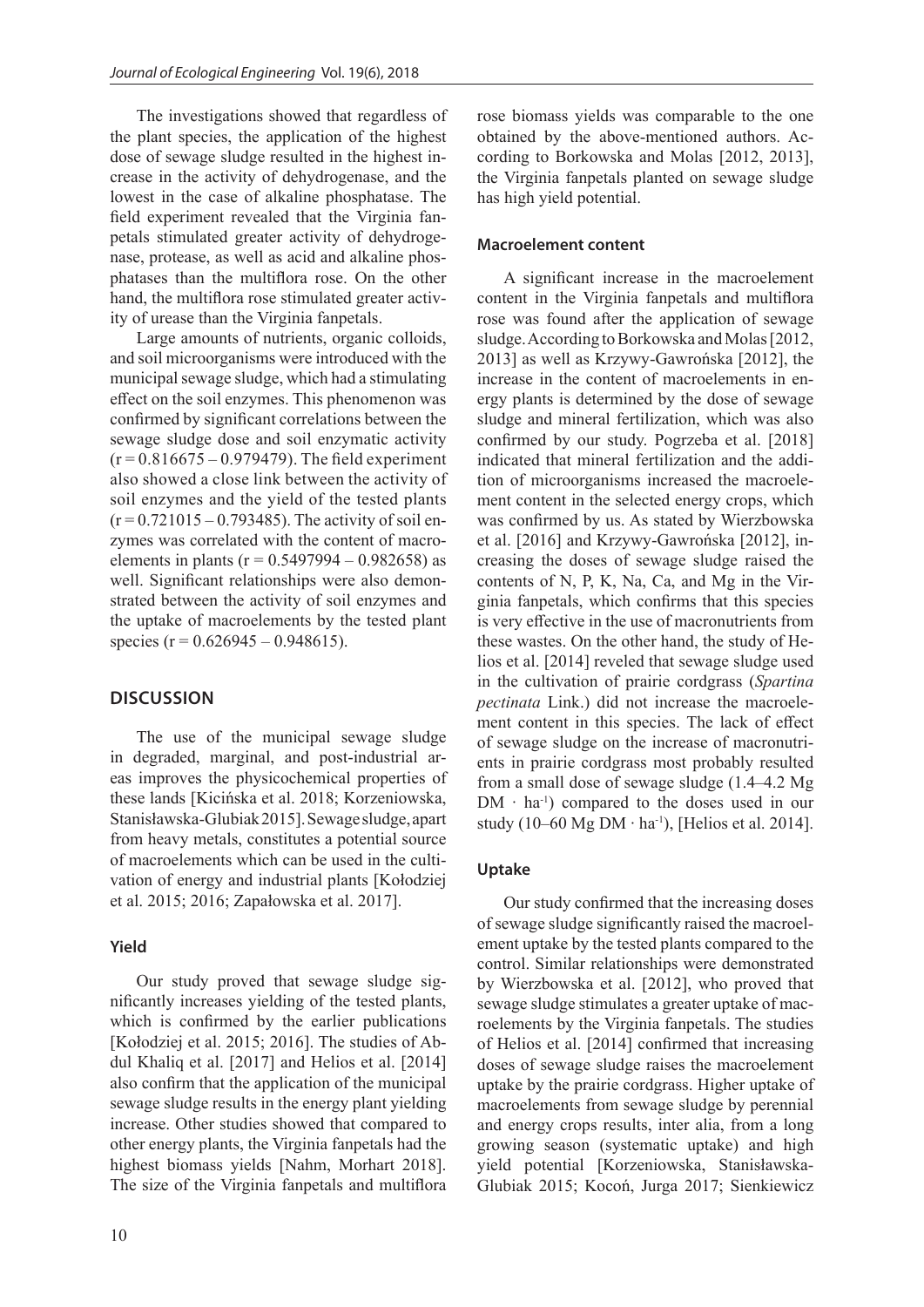et al. 2018]. According to Arduini et al. [2018], the converted sewage sludge (biosolid) affects the systematic uptake of macronutrients by crops. This author demonstrated that macronutrients derived from sewage sludge were taken up by plants in larger amounts than from mineral fertilizers. The greater uptake of macronutrients by plants results from the improvement of physicochemical properties of soil after the application of sewage sludge [Arduni et al. 2018; Schröder et al. 2018]. The analysis of world literature carried out by Nahm and Morhart [2018] indicated that the Virginia fanpetals is suitable for the effective uptake of nitrogen, and thus the removal of excess nutrients from the soil.

#### **Balance**

The presented balance shows that sewage sludge is a potential source of macroelements, especially N and P [Kacprzak et al. 2017; Zapałowska et al. 2018]. Sewage sludge can contain significant amounts of Na, Mg, and Ca – the elements originating from hygienisation and sewage treatment technology [Kacprzak et al. 2017]. The study showed that the balance of macroelements in treatments fertilized with sewage sludge was positive, which resulted from the amount of these components supplied with this waste. Other studies confirmed that sewage sludge used in large amounts affects the positive balance of these components in the soil [Wierzbowska et al. 2016]. A negative balance was determined for K. This is mainly due to the fact that sewage sludge was poor in this element, which is confirmed by other studies [Sienkiewicz et al. 2018; Tontti et al. 2017]. As indicated by Lee et al. [2018], sewage sludge constitutes a large source of macroelements that can be recovered for the environment. In general, sewage sludge can be used as an alternative source of macroelements to minimize the use of mineral fertilizers [Lee et al. 2018]. The high phytoremediation of macronutrients by the Virginia fanpetals was also recorded in the study of Wierzbowska [2016]. The effective use of nutrients from municipal sewage sludge is crucial for sustainable development and, at the same time, minimizes the effect of excessive nutrient applications on the environment [Sassenrath et al. 2013].

## **Enzymatic activity**

Microorganisms support the use of soil macronutrients by plants [Pogrzeba et al. 2018]. Our experiment yielded high values of the activity of the tested enzymes, which confirms the effectiveness of the use of sewage sludge as an organic fertilizer in the cultivation of energy crops [Kołodziej et al. 2015; 2016; Wolna-Murawka et al. 2018]. The research carried out by Symanowicz et al. [2018] confirmed that mineral and organic fertilizations increase the soil enzymatic activity, and thus raise the macroelement uptake by plants.

In our study, the activity of soil enzymes increased significantly (progressively) along with the dose of sewage sludge, which was related to the amount of carbon substrates available for microorganisms and enzymes [Bielińska et al. 2015; Wolna-Murawka et al. 2018]. Our investigations and studies conducted by other authors confirmed that the Virginia fanpetals secretes root slime which stimulates the enzymatic activity of soil [Wielgosz 1999]. What is more, the addition of microorganisms to the soil had beneficial effect on the growth and physiological activity of the Virginia fanpetals, increasing, inter alia, the biomass yield [Piotrowski et al. 2016]. The correlations between the activity of soil enzymes and the content and uptake of macroelements demonstrated in the experiment confirm the importance of the intensity of removing nutrients from the soil environment [Pogrzeba et al. 2018; Wierzbowska et al. 2016].

# **CONCLUSIONS**

- 1. The Virginia fanpetals had a higher yield potential in comparison with the multiflora rose. On the other hand, the multiflora rose responded to the application of sewage sludge with a higher yield increase compared to the Virginia fanpetals.
- 2. The sewage sludge applied to the soil significantly increased the macroelement content in the tested plants. Higher content of N, Mg, Ca, and Na was found in the Virginia fanpetals than in the multiflora rose. In turn, the multiflora rose was characterized with higher contents of P and K compared to the Virginia fanpetals.
- 3. The increasing doses of sewage sludge significantly raised the macroelement uptake by plants. The highest dose of sewage sludge reveled greater uptake of N and Na with the biomass yield by the Virginia fanpetals than by the multiflora rose. On the other hand, the multiflora rose took up more P, K, Mg, and Ca than the Virginia fanpetals.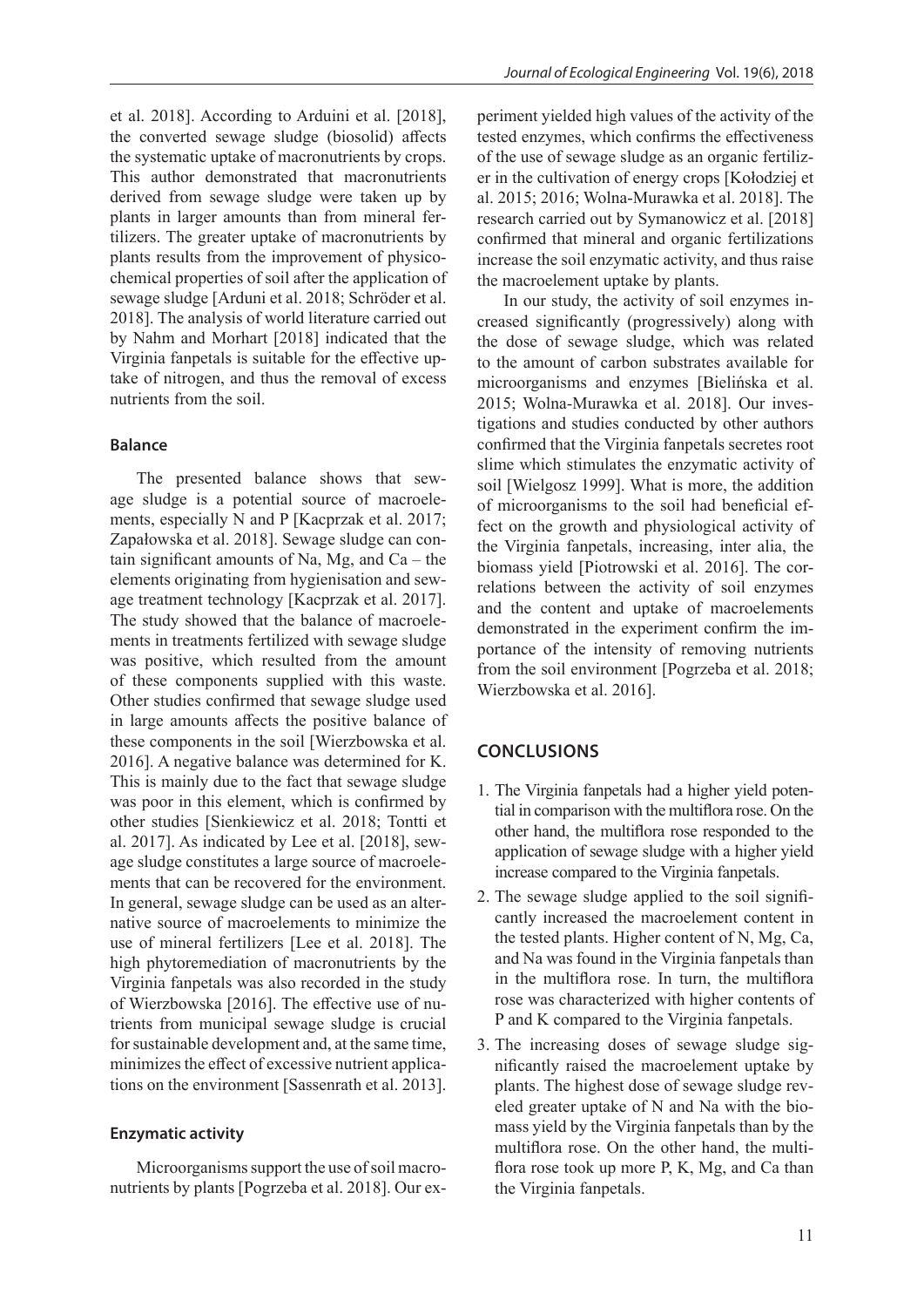- 4. The evaluation of the percentage phytoremediation revealed that the Virginia fanpetals used N, P, K, Na, and Mg to a greater extent than the multiflora rose. In contrast, the multiflora rose accumulated more Ca compared to the Virginia fanpetals.
- 5. On the basis of the yield, uptake, and phytoremediation, it can be concluded that the Virginia fanpetals is a plant with a great potential for the recycling of macroelements from the municipal sewage sludge.

# **REFERENCES**

- 1. Abdul Khaliq, S.J., Al-Busaidi A., Ahmed M., Al-Wardy M., Agrama H., Choudri B.S. 2017. The effect of municipal sewage sludge on the quality of soil and crops. International Journal of Recycling of Organic Waste in Agriculture, 6, 4, 289–299. https://doi.org/10.1007/s40093–017–0176–4
- 2. Arduini I., Cardelli R., Pampana S. 2018. Biosolids affect the growth, nitrogen accumulationand nitrogen leaching of barley. Plant, Soil and Environment, 64, 3, 95–101. https://doi.org/10.17221/745/2017-PSE
- 3. Antonkiewicz J. 2010. Effect of sewage sludge and furnace waste on the content of selected elements in the sward of legume-grass mixture. Journal of Elementology, 15, 3, 435–443. DOI: 10.5601/ jelem.2010.15.3.435–443
- 4. Antonkiewicz J., Kołodziej B., Bielińska E. 2017. Phytoextraction of heavy metals from municipal sewage sludge by Rosa multiflora and Sida hermaphrodita. International Journal of Phytoremediation, 19, 4, 309–318. http://dx.doi.org/10.1080 /15226514.2016.1225283
- 5. Awasthi M.K., Wang M.J., Pandey A., Chen H.Y., Awasthi S.K., Wang Q., Ren X., Lahore A.H., Li D.S., Li R.H., Hang Z.Q. 2017. Heterogeneity of zeolite combined with biochar properties as a function of sewagesludge composting and production of nutrient-rich compost. Waste Management, 68, 760–773. https://doi.org/10.1016/j.wasman.2017.06.008
- 6. Bielińska E.J., Futa B., Baran S., Żukowska G., Olenderek H. 2015. Soils enzymes as bio-indicators of forest soils health and quality within the range of impact of Zaklady Azotowe 'Pulawy' SA. Sylwan, 159, 11, 921–930.
- 7. Borkowska H., Molas R. 2012. Two extremely different crops, Salix and Sida, as sources of renewable bioenergy. Biomass and Bioenergy, 36, 234–240. http://dx.doi.org/10.1016/j.biombioe.2011.10.025
- 8. Borkowska H., Molas R. 2013. Yield comparison of four lignocellulosic perennial energy crop species. Biomas and Bioenergy, 51, 145–153. http://

dx.doi.org/10.1016/j.biombioe.2013.01.017

- 9. Helios W., Kozak M., Malarz W., Kotecki A. 2014. Effect of sewage sludge application on the growth, yield and chemical composition of prairie cordgrass (Spartina pectinata Link.). Journal of Elementology, 19, 4, 1021–1036, DOI: 10.5601/jelem.2014.19.3.725
- 10.Jones J.B., Case V.W. 1990. Soil testing and plant analysis. 3rd ed. Soil Science Society of America SSSA, Chapter 15.
- 11. Kacprzak M., Neczaj E., Fijałkowski K., Grobelak A., Grossem A., Worwag M., Rorat A., Brattebo H., Almås Å., Singh B.R. 2017. Sewage sludge disposal strategies for sustainable development. Environmental Research, 156, 39–46. DOI: https:// doi.org/10.1016/j.envres.2017.03.010
- 12. Kocoń A, Jurga B. 2017. The evaluation of growth and phytoextraction potential of Miscanthus x giganteus and Sida hermaphrodita on soil contaminated simultaneously with Cd, Cu, Ni, Pb, and Zn. Environmental Science and Pollution Research, 24, 5, 4990–5000. https://doi.org/10.1007/ s11356–016–8241–5
- 13. Kołodziej B., Antonkiewicz J., Stachyra M., Bielińska E.J., Wiśniewski J., Luchowska K., Kwiatkowski C. 2015. Use of sewage sludge in bioenergy production  $- A$  case study on the effects on sorghum biomass production. European Journal of Agronomy, 69, 63–74. http://dx.doi.org/10.1016/j. eja.2015.06.004
- 14. Kołodziej B., Stachyra M., Antonkiewicz J., Bielińska E., Wiśniewski J. 2016. The effect of harvest frequency on yielding and quality of energy raw material of reed canary grass grown on municipal sewage sludge. Biomass and Bioenergy, 85, 363–370. http://dx.doi.org/10.1016/j.biombioe.2015.12.025
- 15. Korzeniowska J., Stanisławska-Glubiak E. 2015. Phytoremediation potential of Miscanthus x giganteus and Spartina pectinata in soil contaminated with heavy metals. Environmental Science and Pollution Research, 22, 15, 11648–11657. https:// doi.org/10.1007/s11356–015–4439–1
- 16. Kicińska A., Kosa-Burda B., Kozub P. 2018. Utilization of a sewage sludge for rehabilitating the soils degraded by the metallurgical industry and a possible environmental risk involved. Human and Ecological Risk Assessment. https://doi.org/10.10 80/10807039.2018.1435256
- 17. Krzywy-Gawrońska E. 2012. The effect of industrial wastes and municipal sewage sludge compost on the quality of Virginia fanpetals (Sida hermaphrodita Rusby) biomass Part 1. Macroelements content and their uptake dynamics. Polish Journal of Chemical Technology, 14, 2, 9–15. DOI: 10.2478/ v10026–012–0064–7
- 18. Ladd N., Butler J.H.A. 1972. Short-term assays of soil proteolytic enzyme activities using proteins